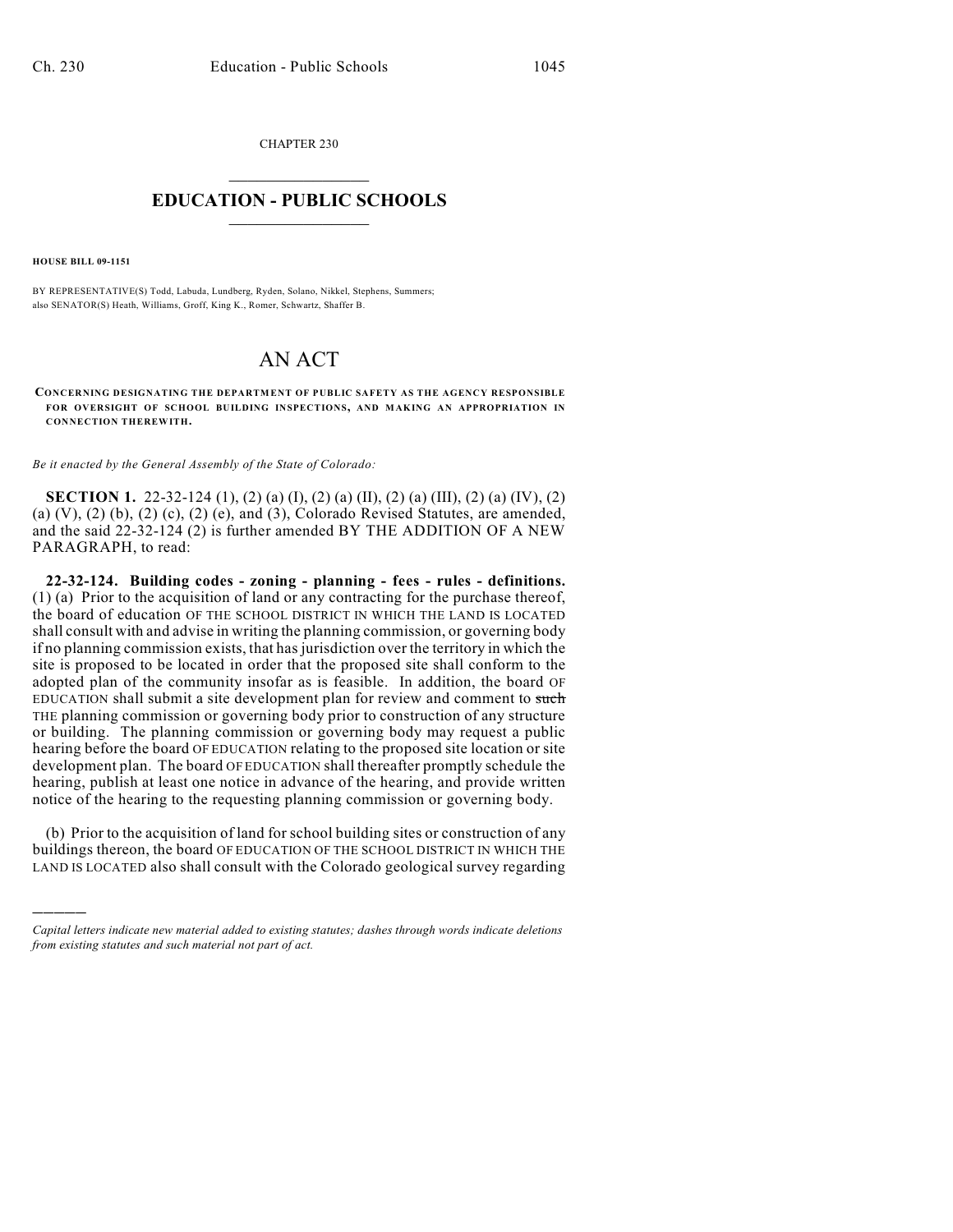potential swelling soil, mine subsidence, and other geologic hazards and to determine the geologic suitability of the site for its proposed use.

(c) All buildings and structures shall be constructed in conformity with the building and fire codes adopted by the director of the division of  $\sigma$ il and public safety in the department of labor and employment FIRE SAFETY IN THE OFFICE OF PREPAREDNESS, SECURITY, AND FIRE SAFETY IN THE DEPARTMENT OF PUBLIC SAFETY, referred to in this section as the "division".

(d) Nothing in this subsection (1) shall be construed to limit the authority of a board OF EDUCATION to finally determine the location of THE public schools within OF the SCHOOL district and construct necessary buildings and structures.

 $(2)$  (a) (I) (A) This subsection (2) shall apply to building or structure construction. Except as specified in subparagraph (II) of this paragraph (a), the division shall conduct the necessary plan reviews, issue building permits, cause the necessary inspections to be performed, perform final inspections, and issue certificates of occupancy to assure that a building or structure constructed pursuant to subsection (1) or (1.5) of this section has been constructed in conformity with the building and fire codes adopted by the director of the division AND THAT THE SCHOOL DISTRICT OR CHARTER SCHOOL, WHICHEVER IS APPROPRIATE, HAS COMPLIED WITH THE PROVISIONS OF PARAGRAPH (b) OF SUBSECTION (1) OF THIS SECTION. Pursuant to this sub-subparagraph (A), the division shall contract with third-party inspectors that are certified in accordance with  $\frac{1}{2}$  paragraph (c) of this subsection (2) SECTION 24-33.5-1213.5, C.R.S., to perform inspections. The affected board of education, state charter school institute, or charter school shall hire and compensate third-party inspectors under contract with the division or hire and compensate other third-party inspectors that are certified in accordance with  $\frac{\text{parameter of}}{\text{mean of}}$  (c) of this subsection (2) SECTION 24-33.5-1213.5, C.R.S., to perform inspections. If the board of education, state charter school institute, or charter school is unable to obtain a third-party inspector, an appropriate building department that has been prequalified by the division shall oversee the project pursuant to subparagraph (II) of this paragraph (a). If the board of education, state charter school institute, or charter school is unable to obtain a third-party inspector and no building department has been prequalified, the division shall perform the required inspections. The division shall require a sufficient number of third-party inspection reports to be submitted by the inspector to the division based upon the scope and cost of the project to ensure quality inspections are performed. Except as specified in sub-subparagraph (B) of this subparagraph (I), the third-party inspector shall attest that inspections are complete and all violations are corrected before the board of education, state charter school institute, or charter school is issued a certificate of occupancy. Inspection records shall be retained by the third-party inspector for two years after the certificate of occupancy is issued. If the division finds that inspections are not completed satisfactorily, as determined by rule of the division, or that all violations are not corrected, the division shall take enforcement action against the appropriate board of education, state charter school institute, or charter school pursuant to section  $8-20-104$  24-33.5-1213, C.R.S., and shall require that the next project undertaken by the board of education, state charter school institute, or charter school be delegated to the prequalified building department.

(B) If inspections are not completed and a building requires immediate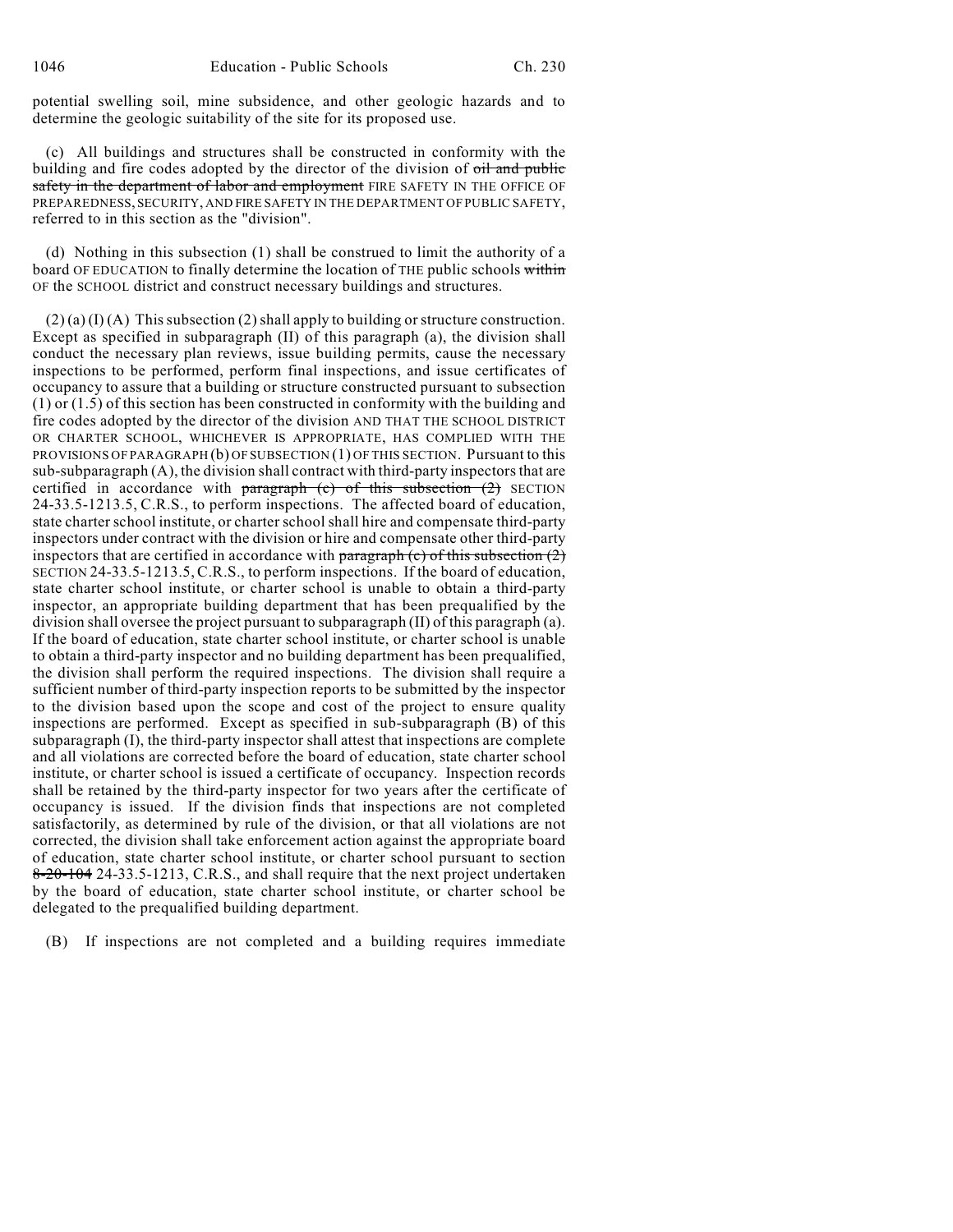occupancy, and if the board of education, state charter school institute, or charter school has passed the appropriate inspections that indicate there are no life safety issues, the division may issue a temporary certificate of occupancy. The temporary certificate of occupancy shall expire ninety days after the date of occupancy. If no renewal of the temporary certificate of occupancy is issued or a permanent certificate of occupancy is not issued, the building shall be vacated upon expiration of the temporary certificate. The division shall enforce this sub-subparagraph (B) pursuant to section 8-20-104 24-33.5-1213, C.R.S.

(II) Pursuant to a memorandum of understanding between the appropriate building department and the division, the division may prequalify an appropriate building department to conduct the necessary plan reviews, issue building permits, conduct inspections, issue certificates of occupancy, and issue temporary certificates of occupancy pursuant to sub-subparagraph (B) of subparagraph (I) of this paragraph (a), to ensure that a building or structure constructed pursuant to subsection (1) or (1.5) of this section has been constructed in conformity with the building and fire codes adopted by the director of the division, and take enforcement action. Nothing in the memorandum of understanding shall be construed to allow the building department to take enforcement action other than in relation to the building and fire codes adopted by the division. An appropriate building department shall meet certification requirements established by the division pursuant to paragraph (c) of this subsection (2) SECTION 24-33.5-1213.5, C.R.S., prior to prequalification. An affected board of education, state charter school institute, or charter school may, at its own discretion, opt to use a prequalified building department that has entered into a memorandum of understanding with the division as the delegated authority. If a building department conducts an inspection, the building department shall retain the inspection records for two years after the final certificate of occupancy is issued. The fees charged by the building department shall cover actual, reasonable, and necessary costs. For purposes of this section, "appropriate building department" means the building department of a county, town, city, or city and county and includes a building department within a fire department.

(III) The division shall cause copies of the building plans to be sent to the appropriate fire department and the division of fire safety in the office of preparedness, security, and fire safety in the department of public safety, referred to in this section as the "division of fire safety", for review of fire safety issues. The fire department shall review the building plans, determine whether the building or structure is in compliance with the fire code adopted by the director of the division, and respond to the division within twenty business days; except that the fire department may request an extension of this time from the director of the division on the basis of the complexity of the building plans. The division of fire safety shall assist the division in tracking and monitoring the status of all building plans that have been referred to the appropriate fire department.

(IV) If the fire department declines to perform the plan review or any subsequent inspection, or if no certified fire inspector is available, the division of fire safety in the office of preparedness, security, and fire safety in the department of public safety shall perform the plan review or inspection. As used in this section, unless the context otherwise requires, "certified fire inspector" has the same meaning as set forth in section 24-33.5-1202 (2.5), C.R.S.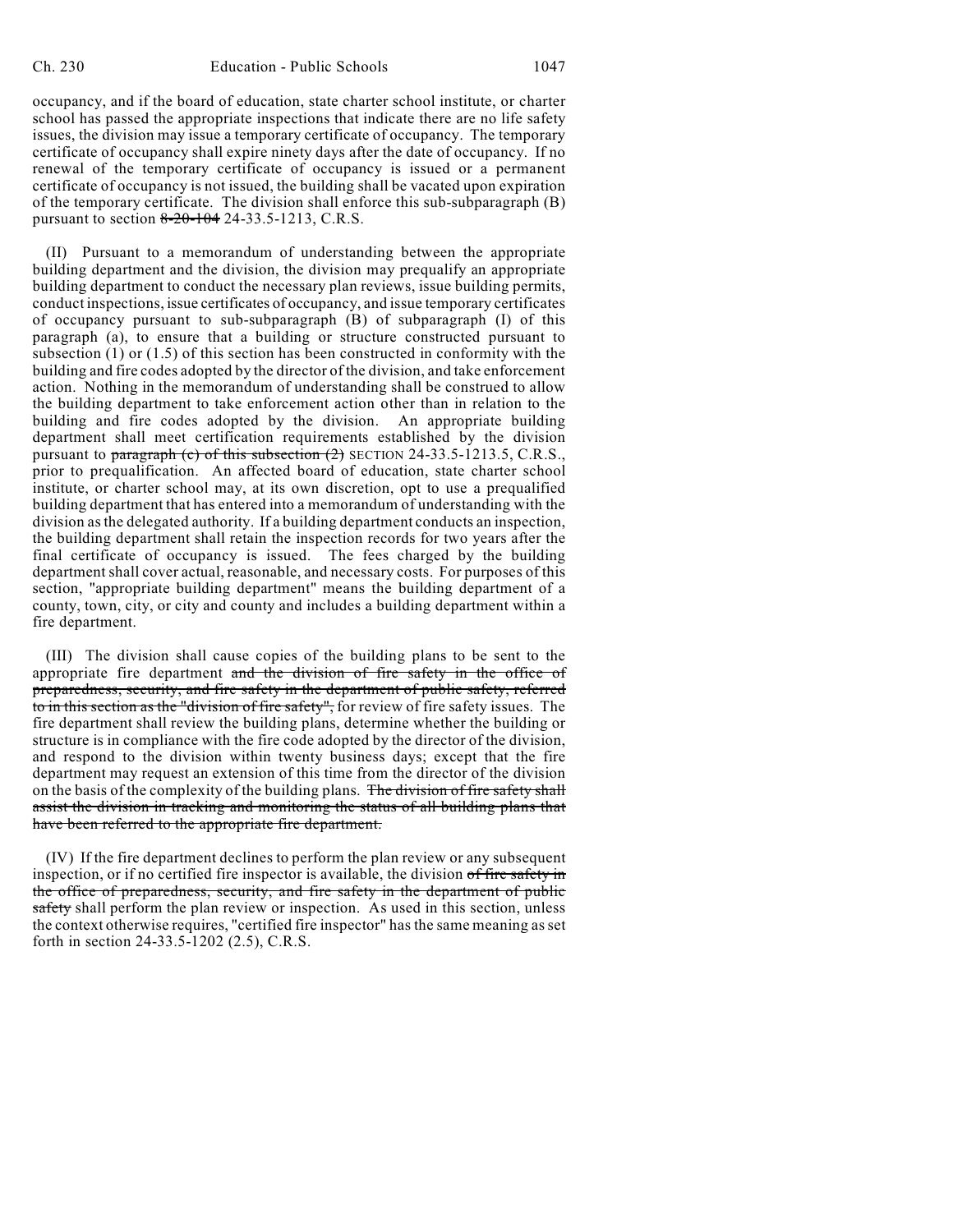(V) If the building or structure is in conformity with the building and fire codes adopted by the director of the division, of oil and public safety, and if the affected APPROPRIATE fire department or the division of fire safety certifies that the building or structure is in compliance with the fire code adopted by the director of the division, of oil and public safety, the division of oil and public safety or the appropriate building department shall issue the necessary certificate of occupancy prior to use of the building or structure by the school district or by the institute charter school. The division of fire safety is authorized to charge a fee to cover the actual, reasonable, and necessary costs of the inspections of buildings and structures. The amount of the fee shall be determined by the DIRECTOR OF THE division of fire safety by rule, on the basis of the direct cost of providing the service.

(b) (I) If the division conducts the necessary plan reviews and causes the necessary inspections to be performed to determine that a building or structure constructed pursuant to subsection (1) or (1.5) of this section has been constructed in conformity with the building and fire codes adopted by the director of the division, the division shall charge fees as established by rule of the director of the division. The fees shall cover the actual, reasonable, and necessary expenses of the division. The director of the division by rule or as otherwise provided by law may increase or reduce the amount of the fees as necessary to cover actual, reasonable, and necessary costs of the division. Any fees collected by the division pursuant to this paragraph (b) shall be transmitted to the state treasurer, who shall credit the same to the public safety inspection fund created pursuant to section 8-1-151, C.R.S. PUBLIC SCHOOL CONSTRUCTION AND INSPECTION CASH FUND CREATED IN SECTION 24-33.5-1207.7, C.R.S.

(II) ANY MONEYS REMAINING AS OF DECEMBER 31, 2009, IN THE PUBLIC SAFETY INSPECTION FUND CREATED PURSUANT TO SECTION 8-1-151, C.R.S., FROM FEES COLLECTED BY THE DIVISION OF OIL AND PUBLIC SAFETY IN THE DEPARTMENT OF LABOR AND EMPLOYMENT PURSUANT TO THIS PARAGRAPH (b) AS IT EXISTED PRIOR TO JANUARY 1, 2010, SHALL BE TRANSFERRED TO THE PUBLIC SCHOOL CONSTRUCTION AND INSPECTION CASH FUND CREATED IN SECTION 24-33.5-1207.7, C.R.S.

 $(c)$  (f) The director of the division shall implement a certification program that evaluates the education, training, and experience of each inspector and ensures that the inspectors hold current national certifications that require continuing education components. The director of the division shall require that each inspector be recertified every three years.

(II) Plan examiners for plan review and building inspectors for construction inspections shall be certified in their respective fields by the international code council, or another similar national organization, and have demonstrated education, training, and experience in their respective fields.

(III) If a plan examiner or building inspector is not certified in his or her respective field, the plan examiner or building inspector shall have at least five years of demonstrated education, training, and experience in his or her respective field and receive national certification within one year after the date of hire.

(IV) The director of the division shall, by rule, outline the criteria for the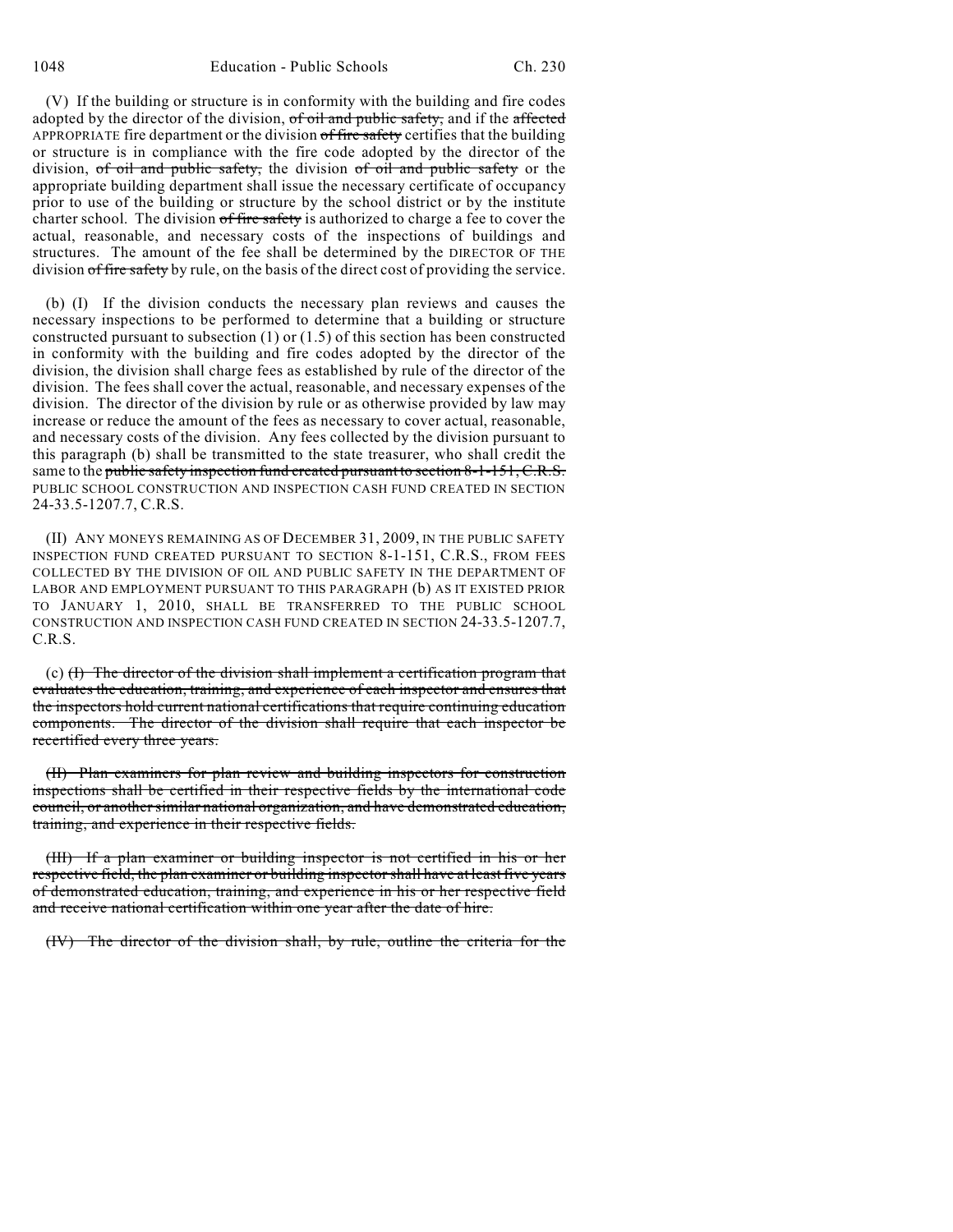revocation of inspector certifications. If the division finds that inspections are not complete or that all violations are not corrected, the division shall take enforcement action against the third-party inspector pursuant to section 8-20-104, C.R.S.

(e) If the inspecting entity and the board of education or the state charter school institute disagree on the interpretation of the codes or standards adopted by the division, the division shall set a date for a hearing as soon as practicable before the board of appeals in accordance with section  $22-32-124.5$  24-33.5-1213.7, C.R.S., and the rules adopted by the director of the division pursuant to article 4 of title 24, C.R.S.

(g) SCHOOL BUILDINGS SHALL BE MAINTAINED IN ACCORDANCE WITH THE FIRE CODE ADOPTED BY THE DIRECTOR OF THE DIVISION PURSUANT TO SECTION 24-33.5-1203.5, C.R.S.

 $(3)$  (a) This subsection (3) shall apply to building and structure maintenance. The fire department providing fire protection service for the buildings and structures of a school district, an institute charter school, or a charter school or the division of fire safety in the office of preparedness, security, and fire safety in the department of public safety may inspect the buildings and structures when deemed necessary to assure that they are maintained in accordance with the fire code adopted by the director of the division of oil and public safety. If the local fire department does not perform the inspections authorized by this subsection (3), the division of fire safety shall have the authority and duty to conduct the inspections.

(b) The division of fire safety is authorized to charge a fee for inspections conducted by the division of fire safety to cover the actual, reasonable, and necessary costs of the inspections of buildings and structures. The amount of the fee shall be determined by the director of the division of fire safety by rule. In accordance with section 24-33.5-1213, C.R.S., the division of fire safety shall enforce the fire code adopted by the director of the division of oil and public safety.

(c) A fire department providing fire protection service for buildings and structures of a school district, an institute charter school, or a charter school that chooses to conduct fire code inspections may refer notices of deficiencies to the division of fire safety for evaluation or enforcement in accordance with section 24-33.5-1213, C.R.S. The division of fire safety shall promulgate rules to establish procedures for fire departments to refer notices of deficiencies for evaluation or enforcement.

(d) Nothing in this subsection (3) shall prohibit the fire department from correcting violations that pose an immediate threat to life safety. Nothing in this subsection (3) shall prohibit the fire department from seeking enforcement action in a court of competent jurisdiction.

**SECTION 2.** 23-71-122 (1) (v) (I), (1) (v) (II) (A), (1) (v) (II) (A.5), (1) (v) (II) (B), (1) (v) (II) (C), (1) (v) (II) (D), (1) (v) (III), (1) (v) (IV), (1) (v) (VI), and (1) (v) (VII), Colorado Revised Statutes, are amended to read:

**23-71-122. Junior college board of trustees - specific powers - rules**  definitions. (1) In addition to any other power granted by law to a board of trustees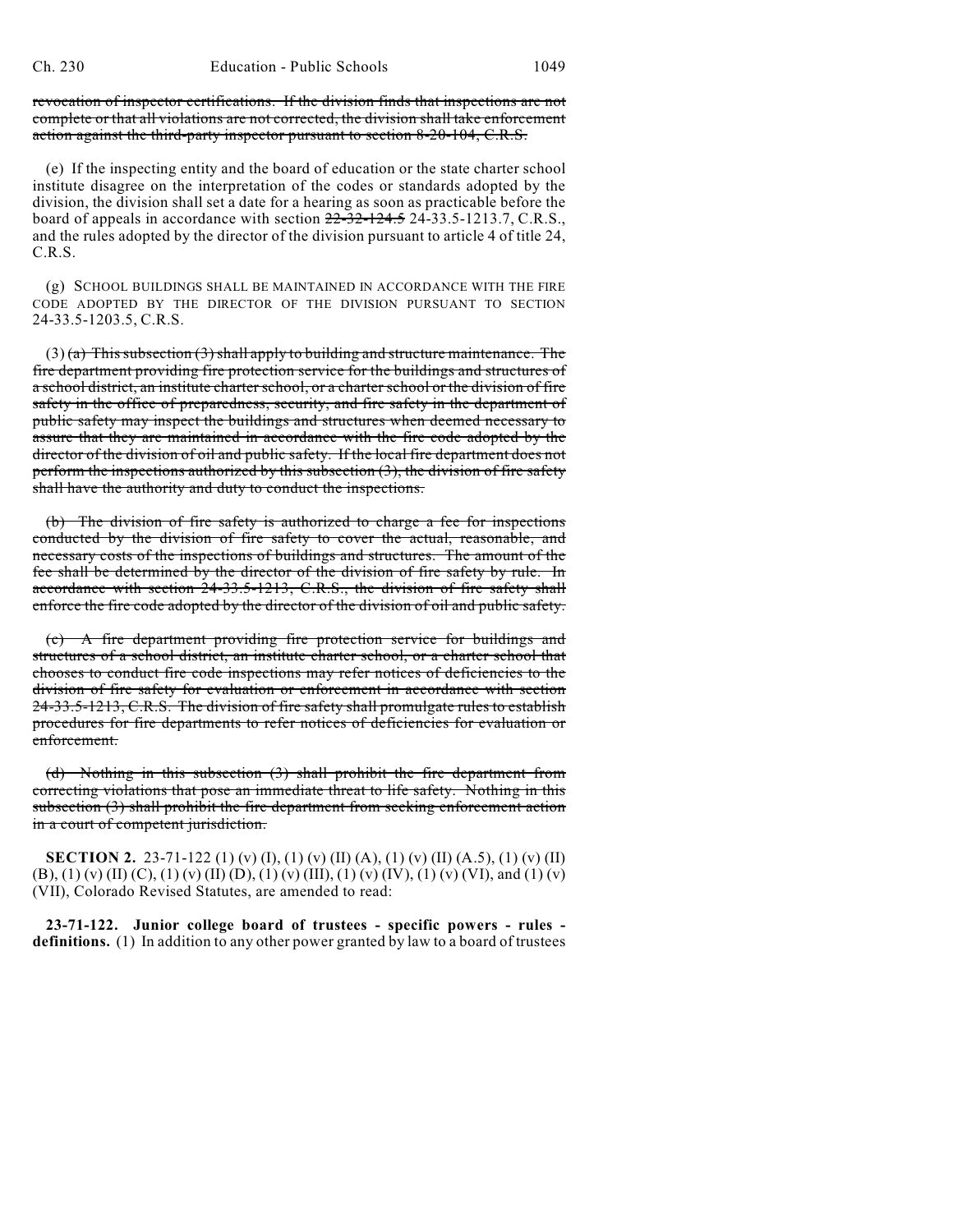of a junior college district, each board shall have the power to:

(v) (I) Determine the location of each school site, building, or structure and construct, erect, repair, alter, rebuild, replace, and remodel buildings and structures without a permit or fee or compliance with a local building code. The authority delegated by this subparagraph (I) shall exist notwithstanding any authority delegated to or vested in any county, town, city, or city and county. Prior to the acquisition of land for school building sites or the construction of buildings thereon, the board of trustees of a junior college district shall consult with the planning commission that has jurisdiction over the territory in which the site, building, or structure is proposed to be located, on issues related to the location of the site, building, or structure in order to ensure that the proposed site, building, or structure conforms to the adopted plan of the community insofar as is feasible. All buildings and structures shall be constructed in conformity with the building and fire codes adopted by the director of the division of oil and public safety in the department of labor and employment FIRE SAFETY, referred to in this section as the "division", IN THE OFFICE OF PREPAREDNESS, SECURITY, AND FIRE SAFETY IN THE DEPARTMENT OF PUBLIC SAFETY. The board shall notify the planning commission that has jurisdiction over the territory in which a site, building, or structure is proposed to be located, in writing, of the location of the site, building, or structure before awarding a contract for the purchase or the construction thereof.

(II) (A) This paragraph (v) shall apply to building or structure construction. Except as specified in sub-subparagraph (A.5) of this subparagraph (II), the division shall conduct the necessary plan reviews, issue building permits, cause the necessary inspections to be performed, perform all final inspections, and issue certificates of occupancy to assure that a building or structure constructed pursuant to subparagraph (I) of this paragraph (v) has been constructed in conformity with the building and fire codes adopted by the director of the division. Pursuant to this sub-subparagraph (A), the division shall contract with third-party inspectors that are certified by the division IN ACCORDANCE WITH SECTION 24-33.5-1213.5, C.R.S., to perform inspections. The junior college district shall hire and compensate third-party inspectors under contract with the division to perform inspections or hire and compensate other third-party inspectors that are certified in accordance with subparagraph (IV) of this paragraph  $(v)$  SECTION 24-33.5-1213.5, C.R.S., to perform inspections. If the junior college district is unable to obtain a third-party inspector, an appropriate building department that has been prequalified by the division shall oversee the project pursuant to sub-subparagraph (A.5) of this subparagraph (II). If the junior college district is unable to obtain a third-party inspector and no building department has been prequalified, the division shall perform the required inspections. The director of the division shall require a sufficient number of inspection reports to be submitted to the division based upon the scope and cost of the project to ensure quality inspections are performed. The third-party inspector shall attest that inspections are complete before the junior college district is issued a certificate of occupancy unless the criteria for a temporary certificate of occupancy are met. Inspection records shall be retained by the third-party inspector for two years after the certificate of occupancy is issued. If the division finds that inspections are not completed satisfactorily, as determined by rule of the division, or that all violations are not corrected, the division shall take enforcement action against the junior college district pursuant to section 8-20-104 24-33.5-1213, C.R.S., and shall require that the next project undertaken by the junior college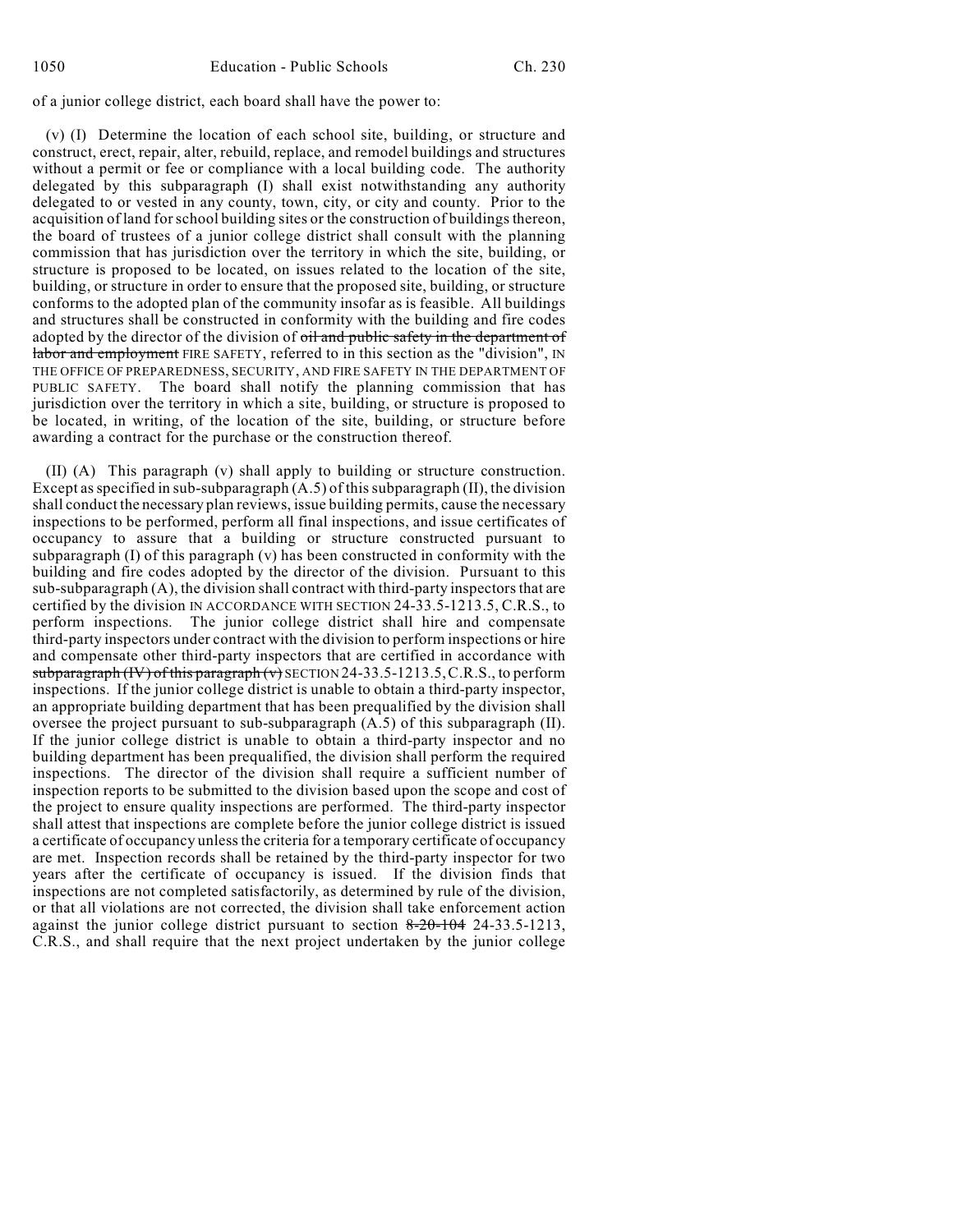district be delegated to the prequalified building department. If inspections are not complete and a building requires immediate occupancy, and if the junior college district has passed the appropriate inspections that indicate there are no life safety issues, the division may issue a temporary certificate of occupancy. The temporary certificate of occupancy shall expire ninety days after the date of occupancy. If no renewal of the temporary certificate of occupancy is issued or a permanent certificate of occupancy is not issued, the building shall be vacated upon expiration of the temporary certificate. The division shall enforce this sub-subparagraph  $(A)$ pursuant to section  $8-20-104$  24-33.5-1213, C.R.S.

(A.5) Pursuant to a memorandum of understanding between the appropriate building department and the division, the division may prequalify an appropriate building department to conduct the necessary plan reviews, issue building permits, conduct inspections, issue certificates of occupancy, and issue temporary certificates of occupancy pursuant to sub-subparagraph (A) of this subparagraph (II), to ensure that a building orstructure has been constructed in conformity with the building and fire codes adopted by the director of the division, and to take enforcement action. Nothing in the memorandum of understanding shall be construed to allow the building department to take enforcement action other than in relation to the building and fire codes adopted by the division. An appropriate building department shall meet certification requirements established by the division pursuant to subparagraph  $(W)$  of this paragraph  $(v)$  SECTION 24-33.5-1213.5, C.R.S., prior to the prequalification. An affected junior college district may, at its own discretion, opt to use a prequalified building department that has entered into a memorandum of understanding with the division as the delegated authority. If a building department conducts an inspection, the building department shall retain the inspection records for two years after the final certificate of occupancy is issued. The fees charged by the department shall cover actual, reasonable, and necessary costs. For purposes of this section, "appropriate building department" means the building department of a county, town, city, or city and county and includes a building department within a fire department.

(B) The division shall cause copies of the building plans to be sent to the appropriate fire department and the division of fire safety in the office of preparedness, security, and fire safety in the department of public safety, referred to in this section as the "division of fire safety", for review of fire safety issues. The fire department shall review the building plans, determine whether the building or structure is in compliance with the fire code adopted by the director of the division, and respond to the division within twenty business days; except that the fire department may request an extension of this time from the director of the division on the basis of the complexity of the building plans. The division of fire safety shall assist the division in tracking and monitoring the status of all building plans that have been referred to the appropriate fire department.

(C) If the fire department declines to perform the plan review or any subsequent inspection, or if no certified fire inspector is available, the division of fire safety in the office of preparedness, security, and fire safety in the department of public safety shall perform the plan review or inspection. As used in this section, "certified fire inspector" has the same meaning as set forth in section 24-33.5-1202 (2.5), C.R.S.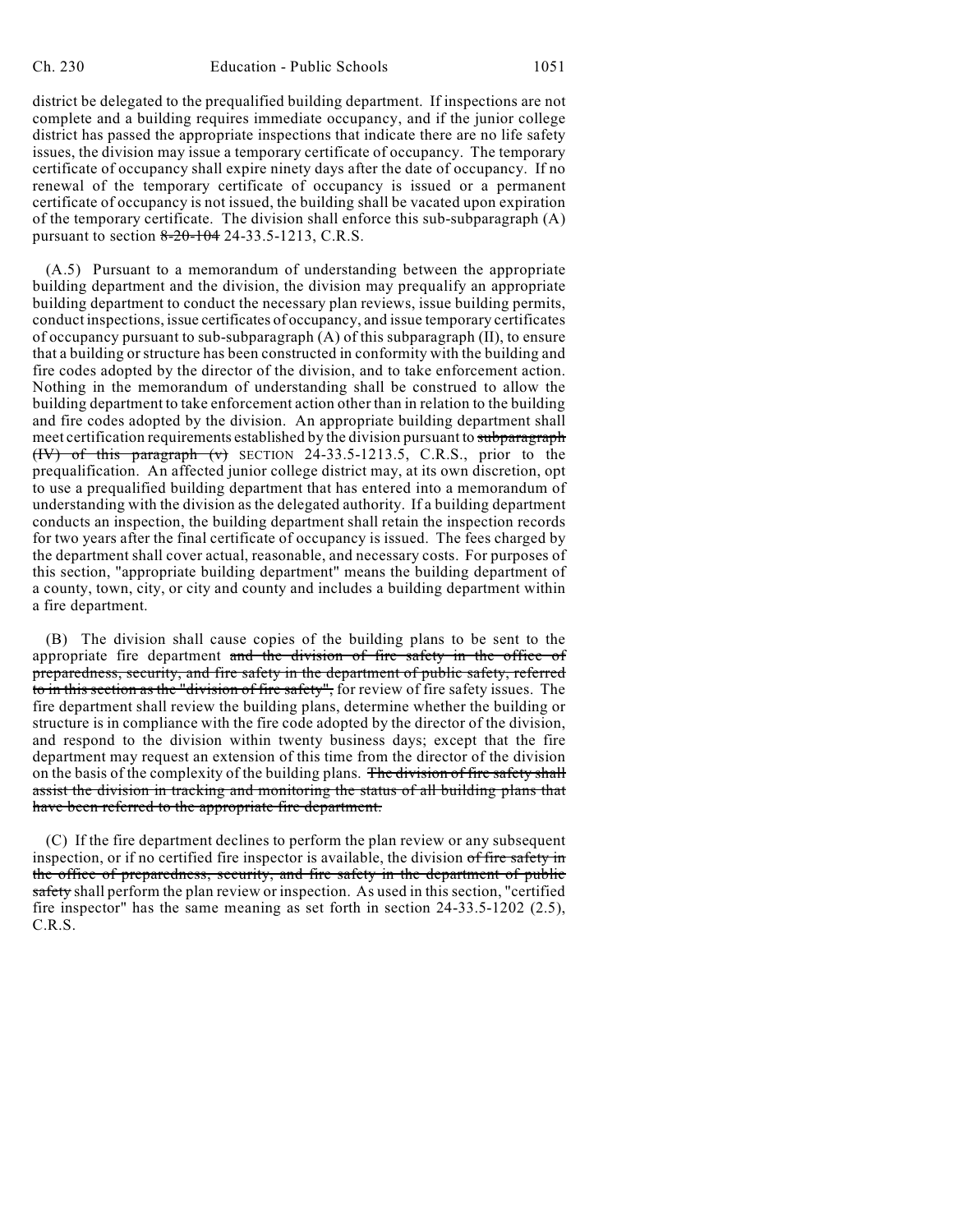(D) If the building or structure is in conformity with the building and fire codes adopted by the director of the division of oil and public safety, and if the fire department OR THE DIVISION certifies that the building or structure is in compliance with the fire code adopted by the director of the division, of oil and public safety, the division of oil and public safety or the appropriate building department shall issue the necessary certificate of occupancy prior to use of the building or structure by the junior college district. The division of fire safety is authorized to charge a fee to cover the actual, reasonable, and necessary costs of the inspections of buildings and structures. The amount of the fee shall be determined by the division of fire safety by rule, on the basis of the direct cost of providing the service.

(III) If the division conducts the necessary plan reviews and causes the necessary inspections to be performed to determine that a building or structure constructed pursuant to subparagraph (I) of this paragraph (v) has been constructed in conformity with the building and fire codes adopted by the director of the division, the division shall charge fees as established by rule of the director of the division. Such feesshall cover the actual, reasonable, and necessary expenses of the division. Fees collected by the division pursuant to this subparagraph (III) shall be transmitted to the state treasurer, who shall credit the same to the public safety SCHOOL CONSTRUCTION AND inspection CASH fund created pursuant to section  $8-1-151$ 24-33.5-1207.7, C.R.S. The director of the division, by rule or as otherwise provided by law, may increase or reduce the amount of the fees as necessary to cover actual, reasonable, and necessary costs of the division. The rules authorized by this paragraph (v) shall be promulgated in accordance with article 4 of title 24, C.R.S.

 $(IV)$   $(A)$  The director of the division shall implement a certification program that evaluates the education, training, and experience of each inspector and ensures that the inspectors hold current national certifications that require continuing education components. The director of the division shall require that each inspector be recertified every three years. ANY MONEYS REMAINING AS OF DECEMBER 31, 2009, IN THE PUBLIC SAFETY INSPECTION FUND CREATED IN SECTION 8-1-151,C.R.S., FROM FEES COLLECTED BY THE DIVISION OF OIL AND PUBLIC SAFETY IN THE DEPARTMENT OF LABOR AND EMPLOYMENT PURSUANT TO SUBPARAGRAPH (III) OF THIS PARAGRAPH (v) AS IT EXISTED PRIOR TO JANUARY 1, 2010, SHALL BE TRANSFERRED TO THE PUBLIC SCHOOL CONSTRUCTION AND INSPECTION CASH FUND CREATED IN SECTION 24-33.5-1207.7, C.R.S.

(B) Plan examiners for plan review and building inspectors for construction inspections shall be certified in their respective fields by the international code council, or another similar national organization, and have demonstrated education, training, and experience in their respective fields.

(C) If a plan examiner or building inspector is not certified in his or her respective field, the plan examiner or building inspector shall have at least five years of demonstrated education, training, and experience in his or her respective field and receive national certification within one year after the date of hire.

(D) The director of the division shall, by rule, outline the criteria for the revocation of inspector certifications. If the division finds that inspections are not complete or that all violations are not corrected, the division shall take enforcement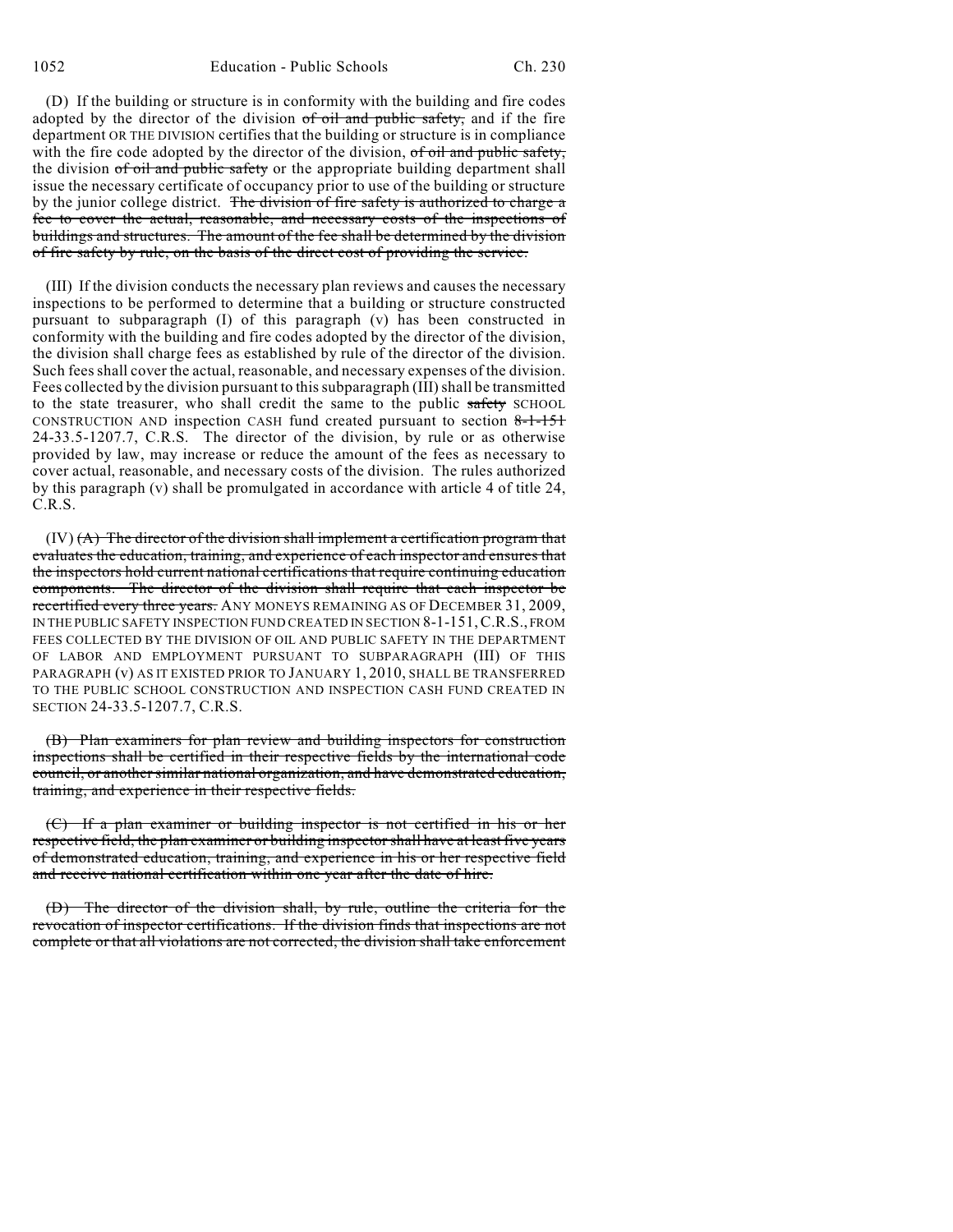## action against the third-party inspector pursuant to section 8-20-104, C.R.S.

(VI) If the inspecting entity and the board of trustees of a junior college district disagree on the interpretation of the codes and standards of the division, the division shall set a date for a hearing as soon as practicable before the board of appeals in accordance with section  $22-32-124.5$  24-33.5-1213.7, C.R.S., and the rules adopted by the division pursuant to article 4 of title 24, C.R.S.

(VII)  $(A)$  This subparagraph (VII) shall apply to building and structure maintenance. The fire department providing fire protection service for the buildings and structures of a junior college district or the division of fire safety in the office of preparedness, security, and fire safety in the department of public safety may inspect the buildings and structures when deemed necessary to assure that they are maintained in accordance with the fire code adopted by the director of the division of oil and public safety. If the local fire department does not perform the inspections authorized by this section, the division of fire safety shall have the authority and duty to conduct the inspections. SCHOOL BUILDINGS SHALL BE MAINTAINED IN ACCORDANCE WITH THE FIRE CODE ADOPTED BY THE DIRECTOR OF THE DIVISION PURSUANT TO SECTION 24-33.5-1203.5, C.R.S.

(B) The division of fire safety is authorized to charge a fee for inspections conducted by the division of fire safety to cover the actual, reasonable, and necessary costs of the inspections of buildings and structures. The amount of the fee shall be determined by the director of the division of fire safety by rule. In accordance with section 24-33.5-1213, C.R.S., the division of fire safety shall enforce the fire code adopted by the director of the division. of oil and public safety.

(C) A fire department providing fire protection service for buildings and structures of a junior college district that chooses to conduct fire code inspections may refer notices of deficiencies to the division of fire safety for evaluation or enforcement in accordance with section 24-33.5-1213, C.R.S. The division of fire safety shall promulgate rules to establish procedures for fire departments to refer notices of deficiencies for evaluation or enforcement.

(D) Nothing in this subparagraph (VII) shall prohibit the fire department from correcting violations that pose an immediate threat to life safety. Nothing in this subparagraph (VII) shall prohibit the fire department from seeking enforcement action in a court of competent jurisdiction.

**SECTION 3.** 24-33.5-1201 (2), Colorado Revised Statutes, is amended, and the said 24-33.5-1201 is further amended BY THE ADDITION OF A NEW SUBSECTION, to read:

**24-33.5-1201. Division of fire safety - creation.** (2) The division, of fire safety, the office of the director, and the advisory boards created by sections 24-33.5-1204 and 24-33.5-1402, AND THE BOARD OF APPEALS CREATED BY SECTION 24-33.5-1213.7 shall exercise their powers and perform their duties and functions under the department of public safety and the executive director as if the same were transferred to the department by a **type 2** transfer, as such transfer is defined in the "Administrative Organization Act of 1968", article 1 of this title.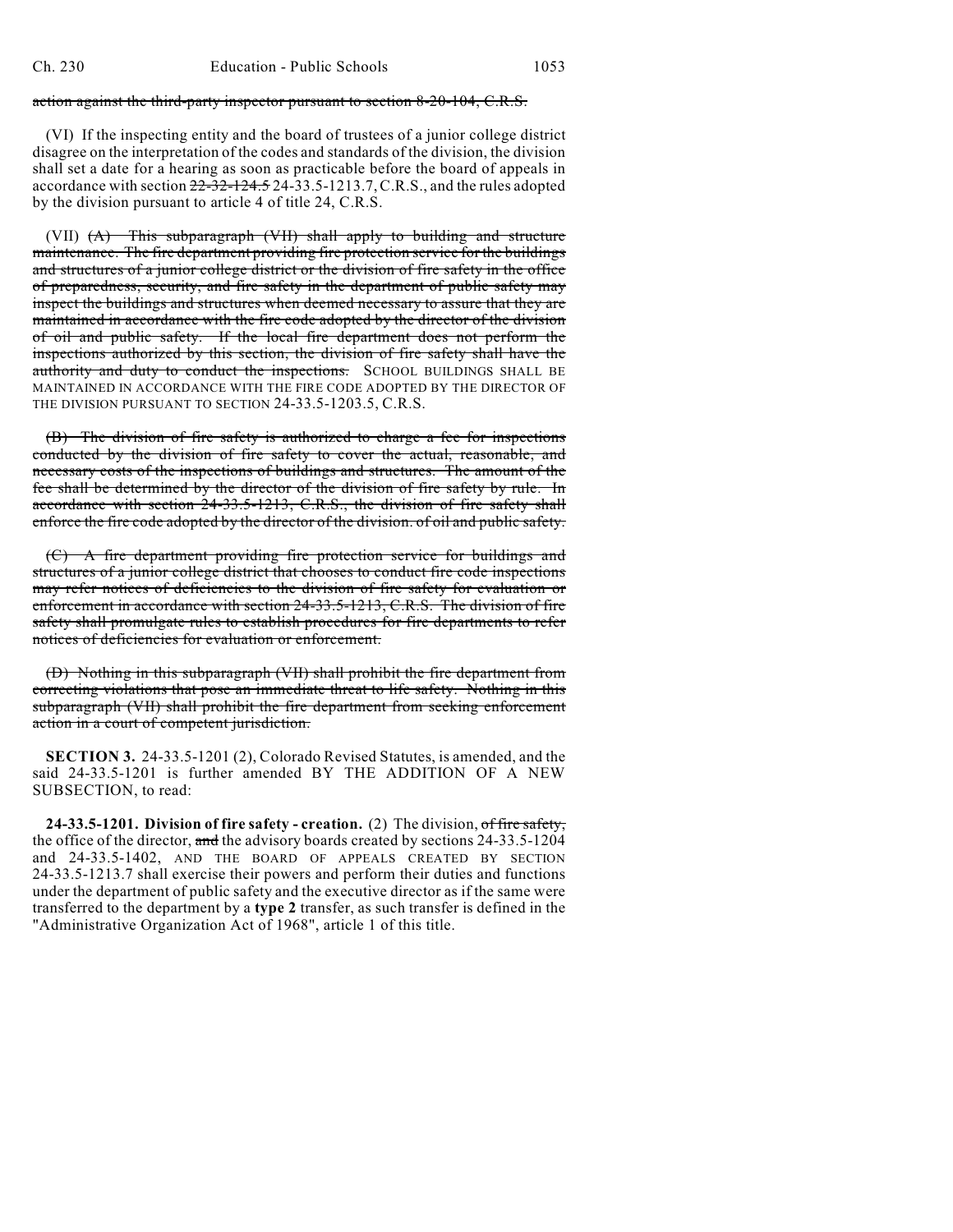(3) (a) THERE IS HEREBY CREATED WITHIN THE DIVISION THE PUBLIC SCHOOL CONSTRUCTION AND INSPECTION SECTION TO IMPLEMENT THE PROVISIONS OF SECTIONS 22-32-124 (2) AND 23-71-122 (1) (v), C.R.S., AND TO ADMINISTER AND ENFORCE THE CODES IN ACCORDANCE WITH SECTIONS 24-33.5-1213 AND 24-33.5-1213.3. THE PUBLIC SCHOOL CONSTRUCTION AND INSPECTION SECTION SHALL PERFORM ITS DUTIES AND FUNCTIONS UNDER THE DIVISION AND THE EXECUTIVE DIRECTOR AS IF THE SAME WERE TRANSFERRED TO THE DEPARTMENT BY A **TYPE 2** TRANSFER, AS SUCH TRANSFER IS DEFINED IN THE "ADMINISTRATIVE ORGANIZATION ACT OF 1968", ARTICLE 1 OF THIS TITLE.

(b) ON AND AFTER JANUARY 1, 2010, ALL POSITIONS OF EMPLOYMENT IN THE PUBLIC SCHOOL CONSTRUCTION PROGRAM, CONCERNING THE DUTIES SPECIFIED IN SECTIONS  $22-32-124$  AND  $23-71-122$  (1) (v), C.R.S., IN THE DIVISION OF OIL AND PUBLIC SAFETY IN THE DEPARTMENT OF LABOR DETERMINED BY THE DIRECTOR OF THE DIVISION OF FIRE SAFETY TO BE NECESSARY TO CARRY OUT THE PURPOSES OF THE PUBLIC SCHOOL CONSTRUCTION AND INSPECTION SECTION SHALL BE TRANSFERRED TO THE DIVISION OF FIRE SAFETY IN THE DEPARTMENT OF PUBLIC SAFETY AND SHALL BECOME EMPLOYMENT POSITIONS THEREIN. THE EXECUTIVE DIRECTOR SHALL APPOINT SUCH EMPLOYEES AS ARE NECESSARY TO CARRY OUT THE DUTIES AND EXERCISE THE POWERS SPECIFIED IN SECTIONS 22-32-124 AND 23-71-122 (1) (v), C.R.S., AND IN THIS PART 12. THE EXECUTIVE DIRECTOR MAY DELEGATE APPOINTING AUTHORITY AS APPROPRIATE.

(c) ON AND AFTER JANUARY 1, 2010, ALL EMPLOYEES OF THE PUBLIC SCHOOL CONSTRUCTION PROGRAM IN THE DIVISION OF OIL AND PUBLIC SAFETY IN THE DEPARTMENT OF LABOR CARRYING OUT THE DUTIES SPECIFIED IN SECTIONS 22-32-124 AND 23-71-122 (1) (v), C.R.S., SHALL BE CONSIDERED EMPLOYEES OF THE PUBLIC SCHOOL CONSTRUCTION AND INSPECTION SECTION IN THE DIVISION OF FIRE SAFETY IN THE DEPARTMENT OF PUBLIC SAFETY. SUCH EMPLOYEES SHALL RETAIN ALL RIGHTS UNDER THE STATE PERSONNEL SYSTEM AND TO RETIREMENT BENEFITS PURSUANT TO THE LAWS OF THIS STATE, AND THEIR SERVICES SHALL BE DEEMED TO HAVE BEEN CONTINUOUS.

(d) ON JANUARY 1, 2010, ALL ITEMS OF PROPERTY, REAL AND PERSONAL, INCLUDING OFFICE FURNITURE AND FIXTURES, BOOKS, DOCUMENTS, AND RECORDS OF THE PUBLIC SCHOOL CONSTRUCTION PROGRAM IN THE DIVISION OF OIL AND PUBLIC SAFETY IN THE DEPARTMENT OF LABOR USED IN CARRYING OUT THE DUTIES OF THE PUBLIC SCHOOL CONSTRUCTION PROGRAM ARE TRANSFERRED TO THE PUBLIC SCHOOL CONSTRUCTION AND INSPECTION SECTION IN THE DIVISION OF FIRE SAFETY IN THE DEPARTMENT OF PUBLIC SAFETY AND SHALL BECOME THE PROPERTY THEREOF.

**SECTION 4.** 24-33.5-1203 (1) (p), Colorado Revised Statutes, is amended, and the said 24-33.5-1203 (1) is further amended BY THE ADDITION OF THE FOLLOWING NEW PARAGRAPHS, to read:

**24-33.5-1203. Duties of the division.** (1) The division shall perform the following duties:

(a.5) ASSIST UNITS OF LOCAL GOVERNMENT CHARGED WITH THE CONSTRUCTION, MAINTENANCE, AND INSPECTION OF PUBLIC SCHOOL AND JUNIOR COLLEGE BUILDINGS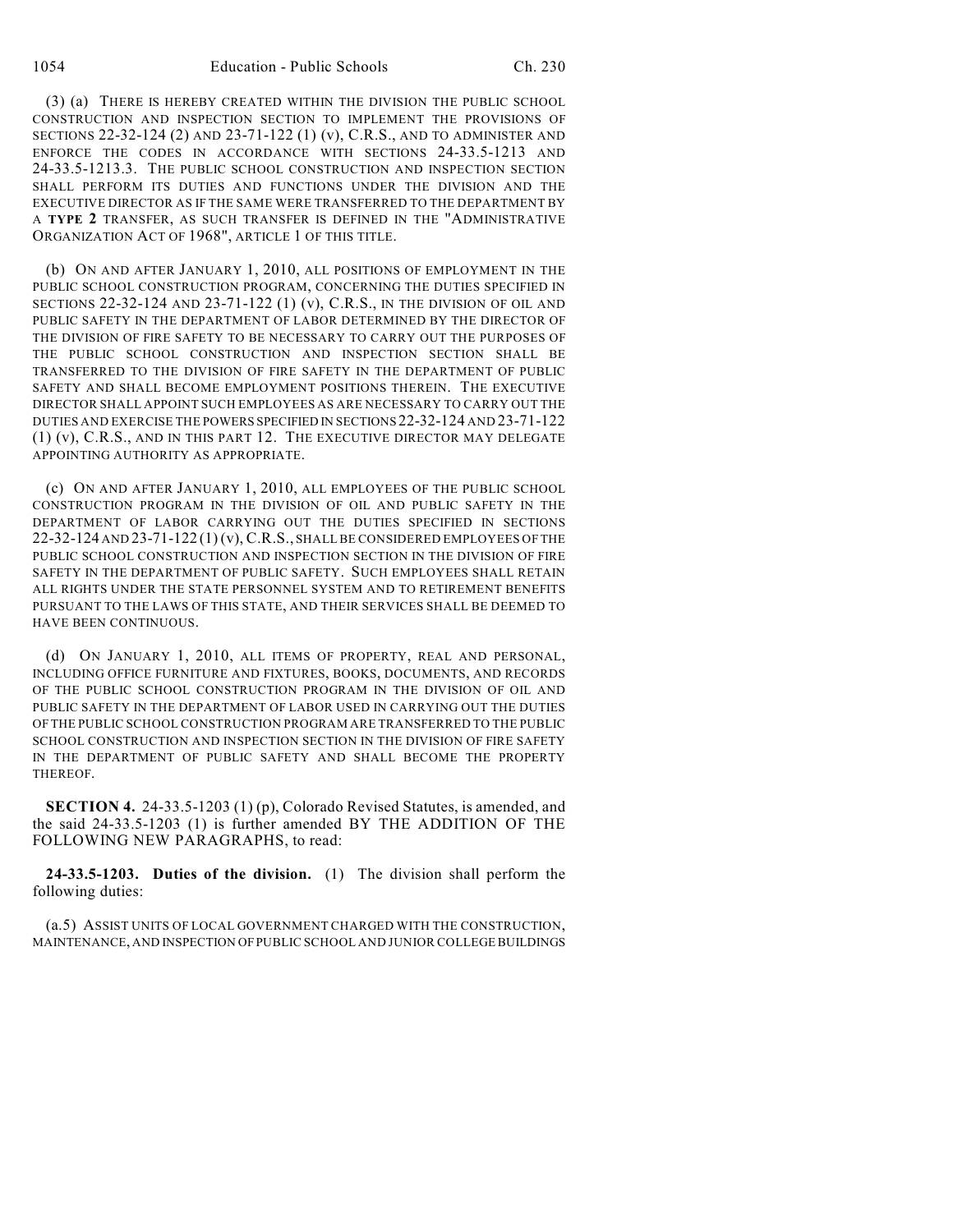IN COORDINATING THEIR ACTIVITIES WITH STATE DEPARTMENTS AND AGENCIES THAT HAVE SIMILAR RESPONSIBILITIES;

(b.5) ADVISE THE GOVERNOR AND THE GENERAL ASSEMBLY REGARDING IMPLEMENTATION OF THE PUBLIC SCHOOL CONSTRUCTION AND INSPECTION PROGRAM;

(p) Conduct construction plan reviews and inspect public school and junior college buildings and structures and enforce the fire code CODES ADOPTED in accordance with sections  $22-32-124(2)(a)(III)$ ,  $(2)(a)(IV)$ ,  $(2)(a)(V)$ ,  $(2)(b)$ , and  $(3)$ , 23-71-122 (1) (v) (II) (B), (1) (v) (II) (C), (1) (v) (II) (D), (1) (v) (III), and (1)  $(v)$  (VII), and 24-33.5-1213, C.R.S. 22-32-124 (2) AND 23-71-122 (1) (v), C.R.S., AND SECTIONS 24-33.5-1213 AND 24-33.5-1213.3;

(r) CERTIFY BUILDING INSPECTORS TO CONDUCT BUILDING INSPECTIONS FOR PUBLIC SCHOOL AND JUNIOR COLLEGE BUILDINGS.

**SECTION 5.** 24-33.5-1203.5 (2), Colorado Revised Statutes, is amended to read:

**24-33.5-1203.5. Powers and duties of the director.** (2) In order to carry out the purposes and provisions of this part 12, the director of the division shall promulgate rules in accordance with article 4 of this title:

(a) Adopting  $\alpha$  fire code CODES, which shall be identical to or modeled on the international fire code CODES published by the international code council; and

(b) Adopting nationally recognized standards that the director of the division reasonably finds necessary to carry out the purposes and provisions of this part 12.

**SECTION 6.** 24-33.5-1204.5 (1) (b) (II) (C), (1) (b) (II) (D), (1) (b) (II) (E), and (1) (b) (III), Colorado Revised Statutes, are amended to read:

**24-33.5-1204.5. Powers of the administrator - rules.** (1) (b) (II) The administrator shall establish pursuant to subparagraph (I) of this paragraph (b) fees and charges for the following services, not to exceed the amounts indicated:

(C) For plan registration OF THE FIRE SUPPRESSION PROGRAM, ten dollars;

(D) For plan review OF THE FIRE SUPPRESSION PROGRAM, fifty dollars per hour for actual time expended in conducting said review; and

(E) For inspection OF THE FIRE SUPPRESSION PROGRAM, fifty dollars per hour for actual time expended in conducting said inspection.

(III) The maximum fee schedule set forth in this paragraph (b) shall not apply to services provided by local fire safety officials providing the same services under authority of this article OR TO CERTIFICATION OF A SCHOOL BUILDING INSPECTOR.

**SECTION 7.** 24-33.5-1204.5 (1), Colorado Revised Statutes is amended BY THE ADDITION OF THE FOLLOWING NEW PARAGRAPHS to read: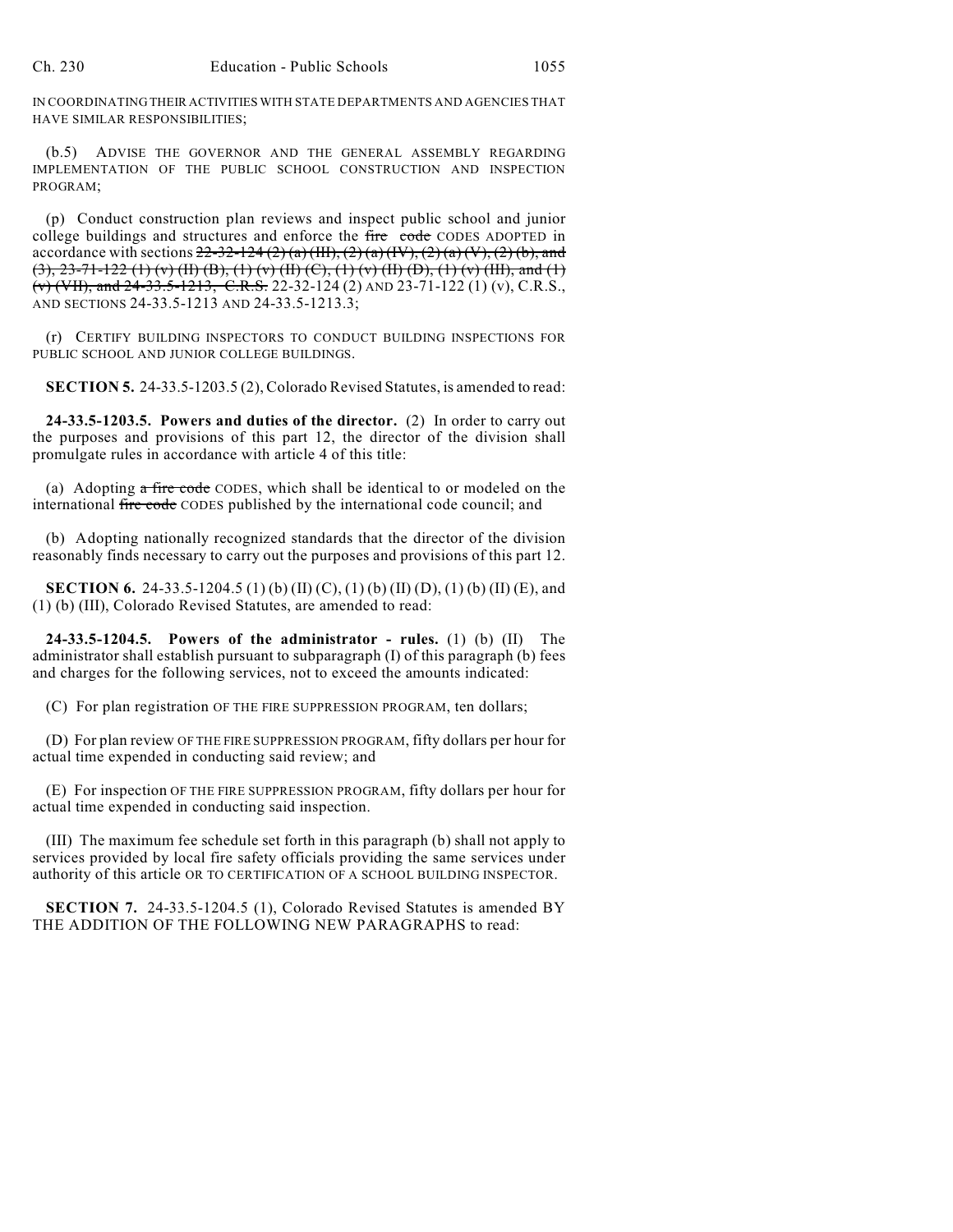**24-33.5-1204.5. Powers of the administrator - rules.** (1) In addition to any other duties and powers granted by this section or sections 24-33.5-1206.2 and 24-33.5-1206.4, the administrator has the following duties and powers:

(f) TO ESTABLISH AND ADOPT SUCH RULES AS MAY BE NECESSARY TO ADMINISTER THE PUBLIC SCHOOL CONSTRUCTION AND INSPECTION PROGRAM FOR THE INSPECTION OF PUBLIC SCHOOL AND JUNIOR COLLEGE BUILDINGS AND A PROGRAM FOR CERTIFICATION OF PUBLIC SCHOOL AND JUNIOR COLLEGE BUILDING INSPECTORS;

(g) TO CONDUCT HEARINGS UPON CHARGES FOR DISCIPLINE OF A SCHOOL BUILDING INSPECTOR; ISSUE SUBPOENAS; COMPEL ATTENDANCE OF WITNESSES; COMPEL THE PRODUCTION OF BOOKS, RECORDS, PAPERS, AND DOCUMENTS; ADMINISTER OATHS TO PERSONS GIVING TESTIMONY AT HEARINGS; AND RECOMMEND PROSECUTION OF PERSONS VIOLATING THIS PART 12.

**SECTION 8.** 24-33.5-1206, Colorado Revised Statutes, is amended to read:

**24-33.5-1206. Education and training programs - certification programs supervision and control.** (1) The fire service education and training programs and the certification programs established pursuant to this part 12 shall be under the supervision and control of the director with the advice of the advisory board.

(2) THE PUBLIC SCHOOL CONSTRUCTION AND INSPECTION PROGRAM AND THE CERTIFICATION PROGRAM FOR PUBLIC SCHOOL AND JUNIOR COLLEGE BUILDING INSPECTORS ESTABLISHED PURSUANT TO THIS PART 12 SHALL BE UNDER THE SUPERVISION AND CONTROL OF THE DIRECTOR WITH THE ADVICE OF THE BOARD OF APPEALS CREATED IN SECTION 24-33.5-1213.7.

**SECTION 9.** 24-33.5-1207.7, Colorado Revised Statutes, is amended to read:

**24-33.5-1207.7. Public school construction and inspection cash fund created.** All moneys collected by the division pursuant to sections  $22-32-124$  (2) (a) (V) and (3) (b) and 23-71-122 (1) (v) (II) (D) and (1) (v) (VII) (B) 22-32-124 (2) AND 23-71-122 (1) (v), C.R.S., OR SECTION 24-33.5-1213.3 shall be transmitted to the state treasurer, who shall credit the same to the fire safety PUBLIC SCHOOL CONSTRUCTION AND inspection cash fund, which is hereby created. All moneys credited to the fund and all interest earned thereon are subject to annual appropriation by the general assembly for paying the expenses of the fire suppression PUBLIC SCHOOL CONSTRUCTION AND INSPECTION program. Any unexpended and unencumbered moneys remaining in the fund at the end of a fiscal year shall remain in the fund and shall not be credited or transferred to the general fund or another fund.

**SECTION 10.** 24-33.5-1213 (1), (2) (a), and (4), Colorado Revised Statutes, are amended, and the said 24-33.5-1213 is further amended BY THE ADDITION OF A NEW SUBSECTION, to read:

**24-33.5-1213. Fire and building code - violations - enforcement - inspections.** (1) The director shall enforce the provisions of sections  $22-32-124$  (2) (a) (III), (2) (a) (IV), (2) (a) (V), (2) (b), and (3) and 23-71-122 (1) (v) (II) (B), (1) (v) (II) (C), (1) (v) (II) (D), (1) (v) (III), and (1) (v) (VII) 22-32-124 (2) AND 23-71-122 (1) (v),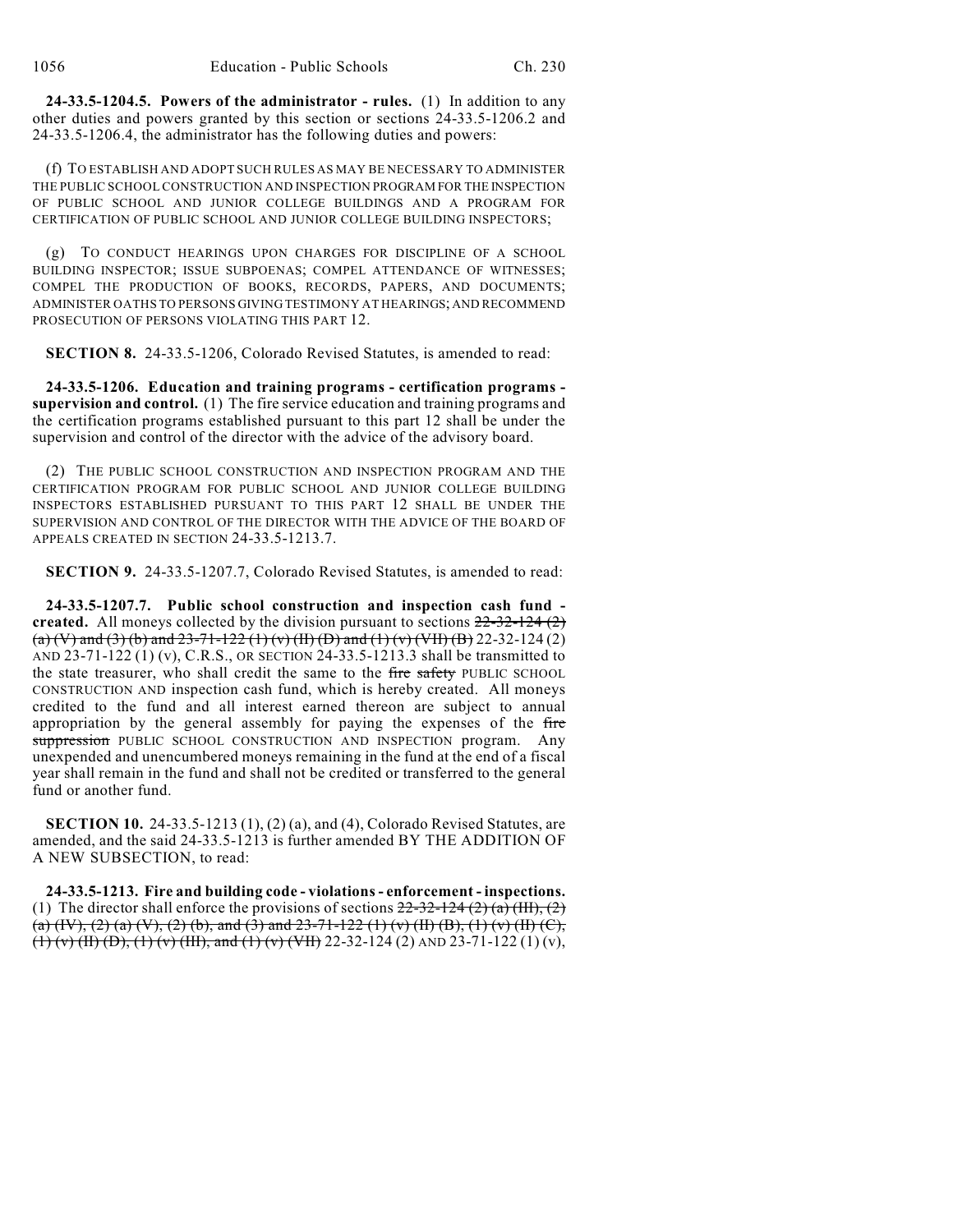C.R.S., AND SECTIONS 24-33.5-1213.3 AND 24-33.5-1213.5 by appropriate actions in courts of competent jurisdiction.

(2) (a) The director may issue a notice of violation to a person who is believed to have violated the fire codes as determined by an inspection pursuant to section 22-32-124 (2)  $(a)$  or  $(3)$  or 23-71-122 (1) (v),  $(H)$  or  $(H)$  (v)  $(H)$ , C.R.S., OR SECTION 24-33.5-1213.3. The notice shall be delivered to the alleged violator by certified mail, return receipt requested, or by any means that verifies receipt as reliably as certified mail, return receipt requested.

(4) (a) An enforcement order issued pursuant to this section may impose a civil penalty, depending on the severity of the alleged violation, not to exceed five hundred dollars per violation for each day of violation; except that the director may impose a civil penalty not to exceed one thousand dollars per violation for each day of violation that results in, or may reasonably be expected to result in, serious bodily injury.

(b) A CIVIL PENALTY COLLECTED PURSUANT TO THIS SUBSECTION (4) SHALL BE DEPOSITED IN THE PUBLIC SCHOOL CONSTRUCTION AND INSPECTION CASH FUND CREATED IN SECTION 24-33.5-1207.7.

(6) IN ADDITION TO THE REMEDIES PROVIDED IN THIS SECTION, THE DIRECTOR IS AUTHORIZED TO APPLY TO THE DISTRICT COURT, IN THE JUDICIAL DISTRICT WHERE THE VIOLATION HAS OCCURRED, FOR A TEMPORARY OR PERMANENT INJUNCTION TO RESTRAIN ANY PERSON FROM VIOLATING ANY PROVISION OF SECTION 22-32-124 (2) OR 23-71-122 (1) (v), C.R.S., OR SECTION 24-33.5-1213.3 OR 24-33.5-1213.5 REGARDLESS OF WHETHER THERE IS AN ADEQUATE REMEDY AT LAW.

**SECTION 11.** Part 12 of article 33.5 of title 24, Colorado Revised Statutes, is amended BY THE ADDITION OF THE FOLLOWING NEW SECTIONS to read:

**24-33.5-1213.3. Building and structure fire code maintenance.** (1) THIS SECTION SHALL APPLY TO BUILDING AND STRUCTURE MAINTENANCE FOR FIRE SAFETY. THE FIRE DEPARTMENT PROVIDING FIRE PROTECTION SERVICE FOR THE BUILDINGS AND STRUCTURES OF A SCHOOL DISTRICT OR OF A JUNIOR COLLEGE DISTRICT OR FOR A CHARTER SCHOOL MAY INSPECT THE BUILDINGS AND STRUCTURES WHEN DEEMED NECESSARY TO ENSURE THAT THEY ARE MAINTAINED IN ACCORDANCE WITH THE FIRE CODE ADOPTED BY THE DIRECTOR OF THE DIVISION. IF THE LOCAL FIRE DEPARTMENT DOES NOT PERFORM THE INSPECTIONS AUTHORIZED BY THIS SECTION, THE DIVISION SHALL HAVE THE AUTHORITY AND DUTY TO CONDUCT THE INSPECTIONS.

(2) THE DIVISION IS AUTHORIZED TO CHARGE A FEE FOR INSPECTIONS CONDUCTED BY THE DIVISION TO COVER THE ACTUAL, REASONABLE, AND NECESSARY COSTS OF THE INSPECTIONS. THE AMOUNT OF THE FEE SHALL BE DETERMINED BY THE DIRECTOR OF THE DIVISION BY RULE. IN ACCORDANCE WITH SECTION 24-33.5-1213, THE DIVISION SHALL ENFORCE THE FIRE CODE ADOPTED BY THE DIRECTOR OF THE DIVISION.

(3) A FIRE DEPARTMENT THAT CHOOSES TO CONDUCT FIRE CODE INSPECTIONS PURSUANT TO THIS SECTION MAY REFER NOTICES OF DEFICIENCIES TO THE DIVISION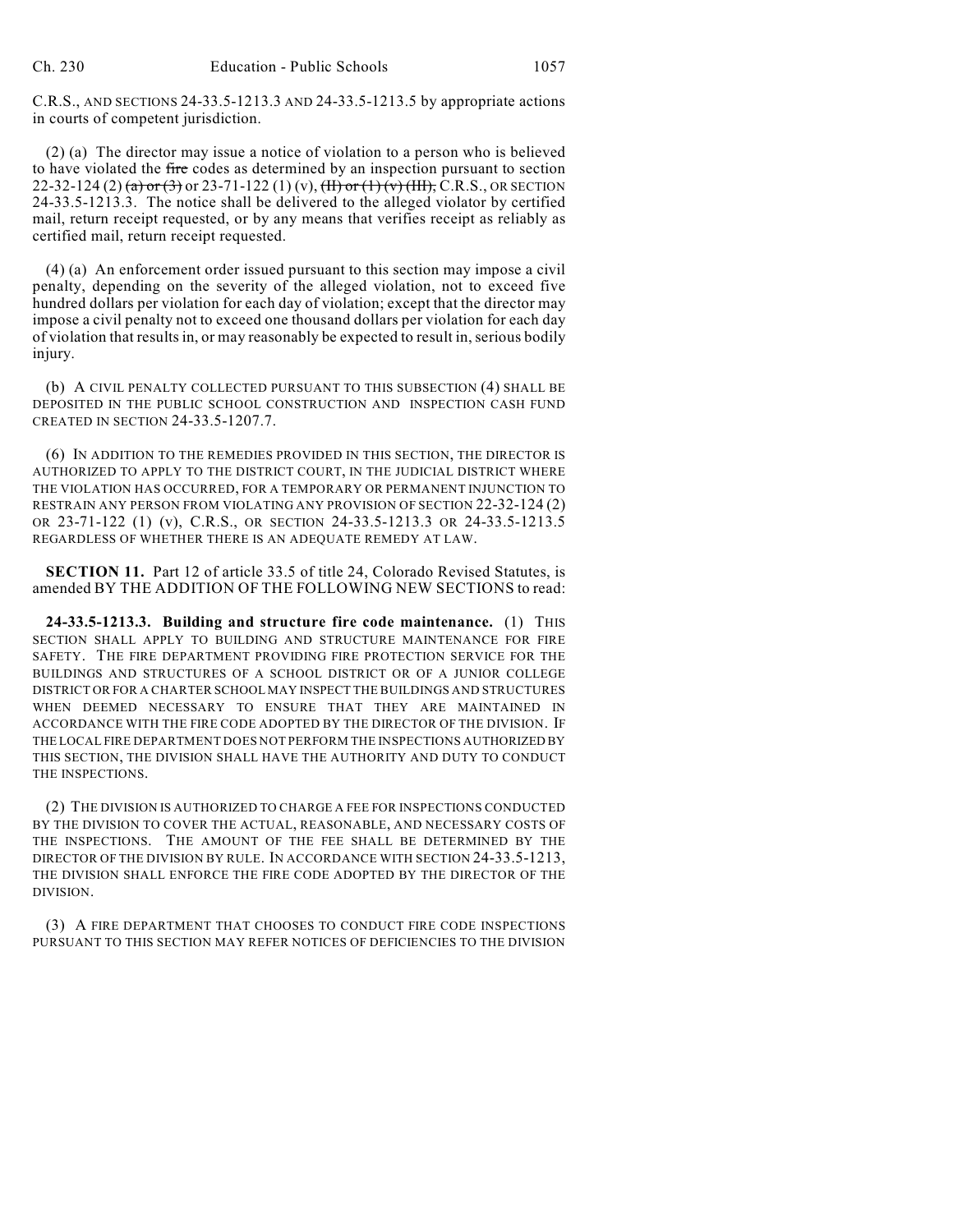FOR EVALUATION OR ENFORCEMENT IN ACCORDANCE WITH SECTION 24-33.5-1213. THE DIVISION SHALL PROMULGATE RULES TO ESTABLISH PROCEDURES FOR FIRE DEPARTMENTS TO REFER NOTICES OF DEFICIENCIES FOR EVALUATION OR ENFORCEMENT TO THE DIVISION.

(4) NOTHING IN THIS SECTION SHALL PROHIBIT THE FIRE DEPARTMENT FROM CORRECTING VIOLATIONS THAT POSE AN IMMEDIATE THREAT TO LIFE SAFETY. NOTHING IN THIS SECTION SHALL PROHIBIT THE FIRE DEPARTMENT FROM SEEKING ENFORCEMENT ACTION IN A COURT OF COMPETENT JURISDICTION.

**24-33.5-1213.5. Certification for building inspectors.** (1) THE DIRECTOR OF THE DIVISION SHALL IMPLEMENT A BUILDING INSPECTOR AND PLANS EXAMINER CERTIFICATION PROGRAM TO COMPLY WITH THE PROVISIONS OF SECTIONS 22-32-124  $(2)$  AND  $23-71-122$   $(1)$   $(v)$ , C.R.S., THAT EVALUATES THE EDUCATION, TRAINING, AND EXPERIENCE OF EACH INSPECTOR AND ENSURES THAT THE INSPECTORS HOLD CURRENT NATIONAL CERTIFICATIONS THAT REQUIRE CONTINUING EDUCATION. THE DIRECTOR OF THE DIVISION SHALL REQUIRE THAT EACH INSPECTOR BE RECERTIFIED EVERY THREE YEARS.

(2) PLANS EXAMINERS FOR PLAN REVIEW AND BUILDING INSPECTORS FOR CONSTRUCTION INSPECTIONS SHALL BE CERTIFIED IN THEIR RESPECTIVE FIELDS BY THE INTERNATIONAL CODE COUNCIL, OR ANOTHER SIMILAR NATIONAL ORGANIZATION, AND HAVE DEMONSTRATED EDUCATION, TRAINING, AND EXPERIENCE IN THEIR RESPECTIVE FIELDS.

(3) IF A PLANS EXAMINER OR BUILDING INSPECTOR IS NOT CERTIFIED IN HIS OR HER RESPECTIVE FIELD, THE PLANS EXAMINER OR BUILDING INSPECTOR SHALL HAVE AT LEAST FIVE YEARS OF DEMONSTRATED EDUCATION, TRAINING, AND EXPERIENCE IN HIS OR HER RESPECTIVE FIELD AND RECEIVE NATIONAL CERTIFICATION WITHIN ONE YEAR AFTER THE DATE OF HIRE.

(4) THE DIRECTOR OF THE DIVISION SHALL OUTLINE, BY RULE, THE CRITERIA FOR THE REVOCATION OF INSPECTOR CERTIFICATIONS. IF THE DIVISION FINDS THAT INSPECTIONS ARE NOT COMPLETE OR THAT ALL VIOLATIONS ARE NOT CORRECTED, THE DIVISION SHALL TAKE ENFORCEMENT ACTION AGAINST THE THIRD-PARTY INSPECTOR PURSUANT TO SECTION 24-33.5-1213.

**24-33.5-1213.7. Board of appeals.** (1) (a) THERE IS HEREBY CREATED IN THE DIVISION A BOARD OF APPEALS, REFERRED TO IN THIS SECTION AS THE "BOARD OF APPEALS". THE BOARD OF APPEALS SHALL CONSIST OF SEVEN MEMBERS APPOINTED BY THE EXECUTIVE DIRECTOR.

(b) THE MEMBERS OF THE BOARD OF APPEALS SHALL BE PERSONS WHO ARE QUALIFIED BY EXPERIENCE AND TRAINING TO PASS UPON MATTERS PERTAINING TO BUILDING CONSTRUCTION AND SHALL INCLUDE ONE REPRESENTATIVE NOMINATED BY EACH OF THE COLORADO ASSOCIATION OF SCHOOL BOARDS, THE COLORADO ASSOCIATION OF SCHOOL EXECUTIVES, THE COLORADO CHAPTER OF THE INTERNATIONAL CODE COUNCIL, THE FIRE MARSHAL'S ASSOCIATION OF COLORADO, THE COLORADO STATE FIRE CHIEFS' ASSOCIATION, THE ROCKY MOUNTAIN CHAPTER OF THE COUNCIL FOR EDUCATIONAL FACILITIES PLANNERS INTERNATIONAL, AND COLORADO COUNTIES, INCORPORATED, OR FROM A SUCCESSOR TO ANY OF THESE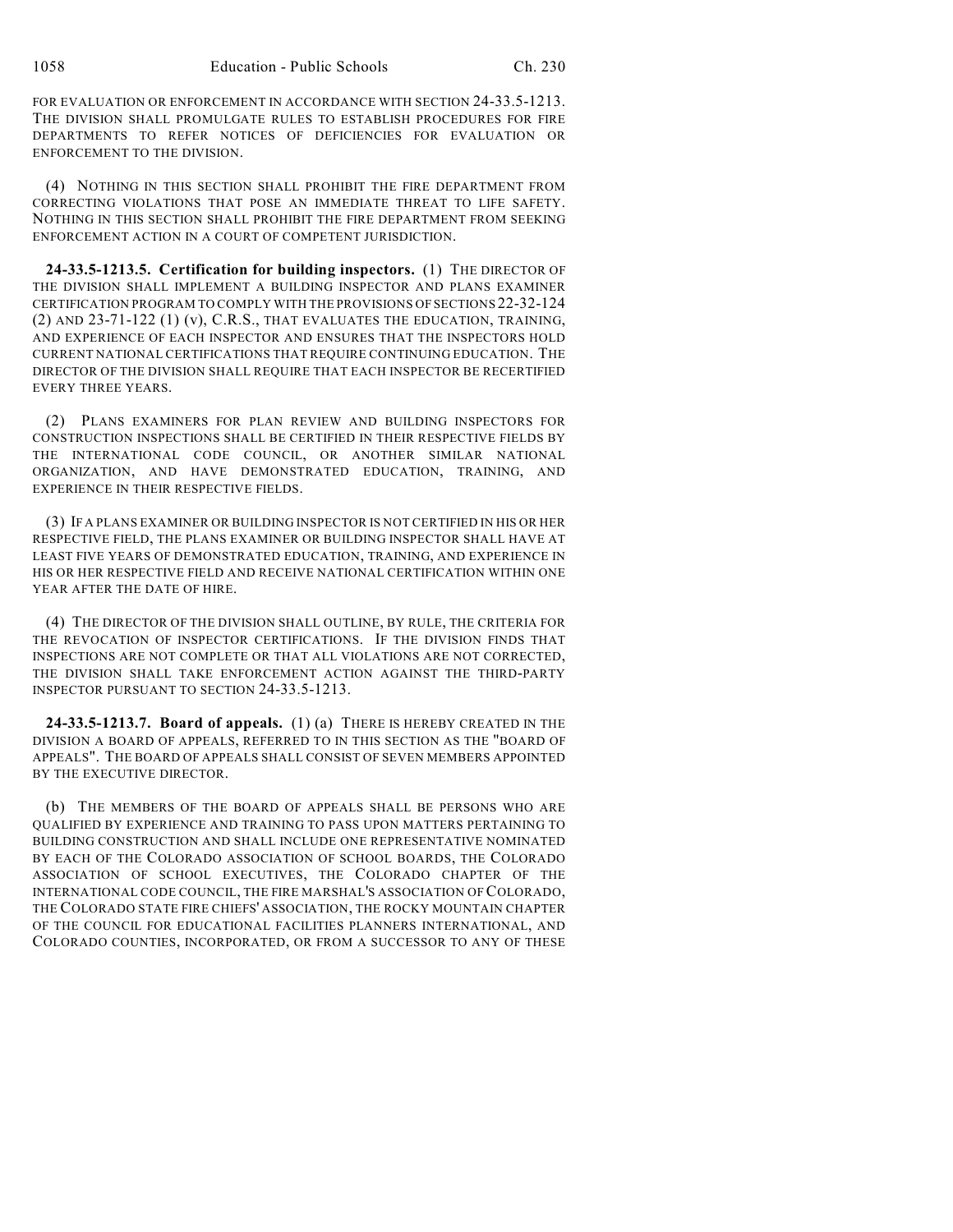ORGANIZATIONS REPRESENTING COMPARABLE INTERESTS.

(c) THE MEMBERS OF THE BOARD OF APPEALS SHALL SERVE AT THE PLEASURE OF THE EXECUTIVE DIRECTOR. FOR THE INITIAL BOARD, THE EXECUTIVE DIRECTOR SHALL APPOINT ONE MEMBER FOR A ONE-YEAR TERM, TWO MEMBERS FOR TWO-YEAR TERMS, AND THREE MEMBERS FOR THREE-YEAR TERMS. SUBSEQUENT APPOINTMENTS SHALL BE FOR THREE-YEAR TERMS; EXCEPT THAT AN APPOINTMENT TO FILL A VACANCY ON THE BOARD SHALL BE FOR THE REMAINDER OF THE PREDECESSOR'S TERM.

(d) THE MEMBERS OF THE BOARD OF APPEALS SHALL NOT BE COMPENSATED FOR THEIR SERVICE ON THE BOARD AND SHALL NOT BE REIMBURSED FOR EXPENSES.

(e) THE BOARD OF APPEALS SHALL ADOPT REASONABLE PROCEDURES FOR CONDUCTING ITS DELIBERATIONS.

(2) A BOARD OF EDUCATION, THE STATE CHARTER SCHOOL INSTITUTE, A CHARTER SCHOOL, OR A JUNIOR COLLEGE BOARD OF TRUSTEES MAY APPEAL TO THE BOARD OF APPEALS A FINAL WRITTEN DECISION OF AN ENTITY THAT CONDUCTS A PLAN REVIEW OR INSPECTION PURSUANT TO SECTION 22-32-124 OR 23-71-122 (1) (v), C.R.S. THE APPEAL SHALL BE FILED WITH THE DIVISION WITHIN THIRTY DAYS AFTER THE DATE OF THE DECISION. THE DIVISION SHALL SPECIFY THE FORM ON WHICH AN APPEAL SHALL BE MADE AND SHALL PROVIDE THE FORM TO A BOARD OF EDUCATION, A CHARTER SCHOOL, THE STATE CHARTER SCHOOL INSTITUTE, OR A JUNIOR COLLEGE BOARD OF TRUSTEES UPON REQUEST.

(3) UPON RECEIPT OF AN APPEAL, THE DIVISION SHALL NOTIFY THE CHAIR OF THE BOARD OF APPEALS AND SCHEDULE A HEARING NO MORE THAN FIFTEEN DAYS AFTER THE DATE ON WHICH THE APPEAL WAS FILED.

(4) THE BOARD OF APPEALS MAY REVIEW A FINAL WRITTEN DECISION BY AN INSPECTING ENTITY THAT IS BASED ON THE PROVISIONS OF THE CODES OR STANDARDS ADOPTED BY THE DIRECTOR OF THE DIVISION. THE BOARD SHALL NOT WAIVE ANY REQUIREMENT OF THE CODES OR STANDARDS. THE BOARD MAY RECOMMEND ALTERNATIVE MATERIALS AS PROVIDED IN THE CODES OR STANDARDS. THE FINAL WRITTEN DECISION OF THE BOARD IS FINAL AGENCY ACTION FOR PURPOSES OF SECTION 24-4-106.

(5) IN ADDITION TO HEARING APPEALS AS PROVIDED IN THIS SECTION, THE BOARD OF APPEALS SHALL ADVISE THE DIRECTOR IN PROMULGATING RULES AND ENACTING STANDARDS FOR THE PUBLIC SCHOOL CONSTRUCTION AND INSPECTION PROGRAM.

**SECTION 12.** 24-75-402 (5), Colorado Revised Statutes, is amended BY THE ADDITION OF A NEW PARAGRAPH to read:

**24-75-402. Cash funds - limit on uncommitted reserves - reduction in amount of fees - exclusions.** (5) Notwithstanding any provision of this section to the contrary, the following cash funds are excluded from the limitations specified in this section:

(x) THE PUBLIC SCHOOL CONSTRUCTION AND INSPECTION CASH FUND CREATED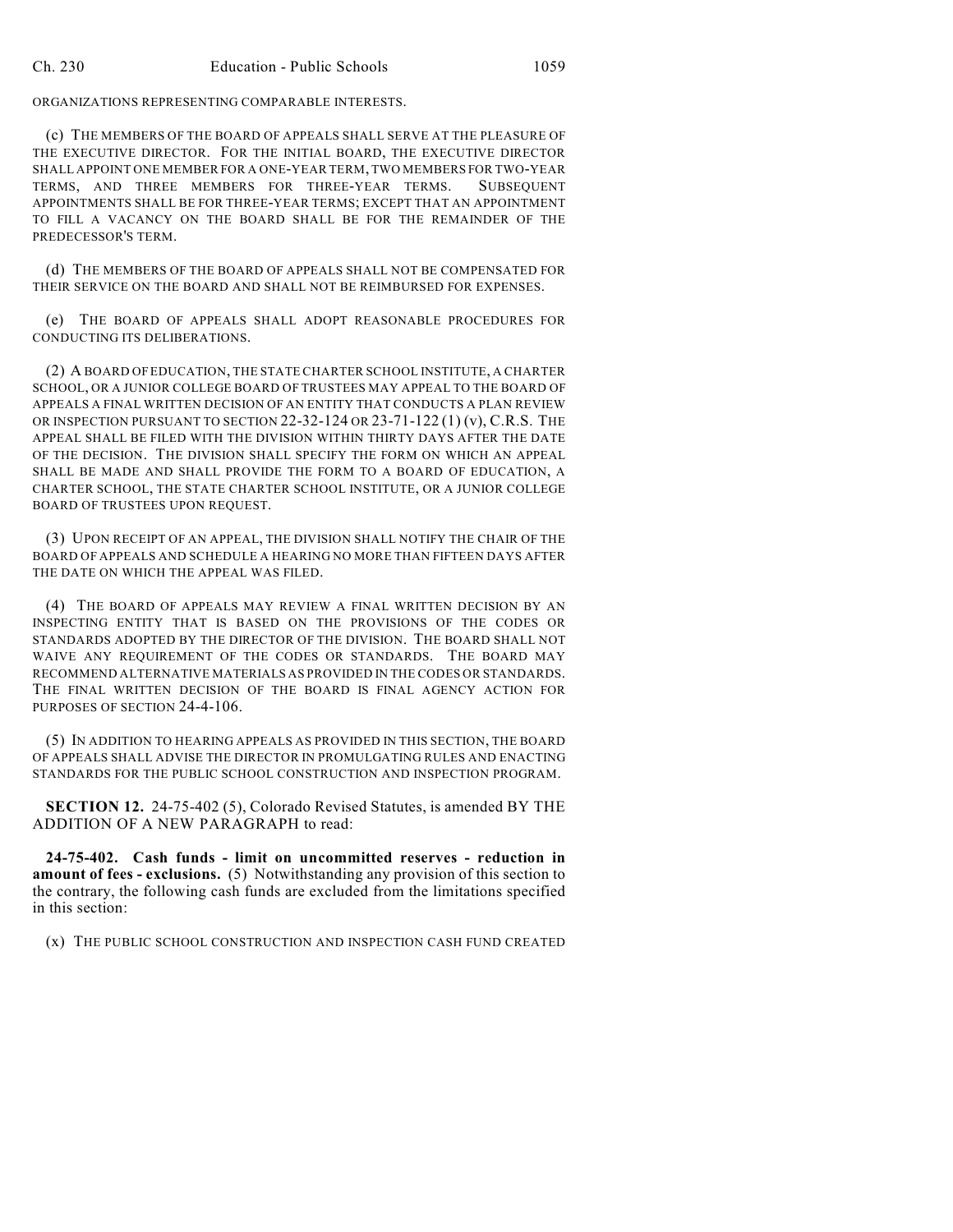IN SECTION 24-33.5-1207.7.

**SECTION 13.** 8-1-151, Colorado Revised Statutes, is amended to read:

**8-1-151. Public safety inspection fund created.** There is hereby created in the state treasury a fund, to be known as the public safety inspection fund, which shall consist of moneys credited thereto pursuant to sections 8-20-104, 8-20-1002, AND 9-7-108.5, and  $22-32-124$  (2), C.R.S. All moneys in the public safety inspection fund shall be subject to annual appropriation by the general assembly for the public safety inspection activities of the division of oil and public safety. The moneys in the public safety inspection fund shall not be credited or transferred to the general fund or any other fund of the state.

**SECTION 14. Repeal.** 8-20-101 (4), Colorado Revised Statutes, is repealed as follows:

**8-20-101. Division of oil and public safety - creation - appointment of** director - transfer of duties. (4) The director of the division of oil and public safety shall enforce the provisions of sections 22-32-124 and 23-71-122, C.R.S.

**SECTION 15.** 8-20-104 (1), (2) (a), (4) (b) (III), and (7), Colorado Revised Statutes, are amended to read:

**8-20-104. Enforcement of law - penalties - definitions.** (1) The director shall enforce this article, sections  $22-32-124$  and  $23-71-122$ , C.R.S., articles 4, 5.5, and 7 of title 9, C.R.S., and rules promulgated pursuant to articles 4, 5.5, and 7 of title 9, C.R.S., by appropriate actions in courts of competent jurisdiction.

(2) (a) The director may issue a notice of violation to a person who is believed to have violated this article, section  $22-32-124$  or  $23-71-122$ , C.R.S., article 4, 5.5, or 7 of title 9, C.R.S., or rules promulgated pursuant to this article or article 4, 5.5, or 7 of title 9, C.R.S. The notice shall be delivered to the alleged violator personally, by certified mail, return receipt requested, or by any means that verifies receipt as reliably as certified mail, return receipt requested.

(4) (b) A civil penalty collected for a violation of:

(III) Section  $22-32-124$  or  $23-71-122$ , C.R.S., or of Article 7 of title 9, C.R.S., or a rule promulgated pursuant to such sections or article, shall be deposited in the public safety inspection fund created in section 8-1-151.

(7) In addition to the remedies provided in this section, the director is authorized to apply to the district court, in the judicial district where the violation has occurred, for a temporary or permanent injunction restraining any person from violating any provision of sections  $22-32-124$  and  $23-71-122$ , C.R.S., articles 4, 5.5, and 7 of title 9, C.R.S., and rules promulgated pursuant to articles 4, 5.5, and 7 of title 9, C.R.S., regardless of whether there is an adequate remedy at law.

**SECTION 16. Repeal.** 22-32-124.5, Colorado Revised Statutes, is repealed.

**SECTION 17. Appropriation - adjustments to the 2009 long bill.** (1) In